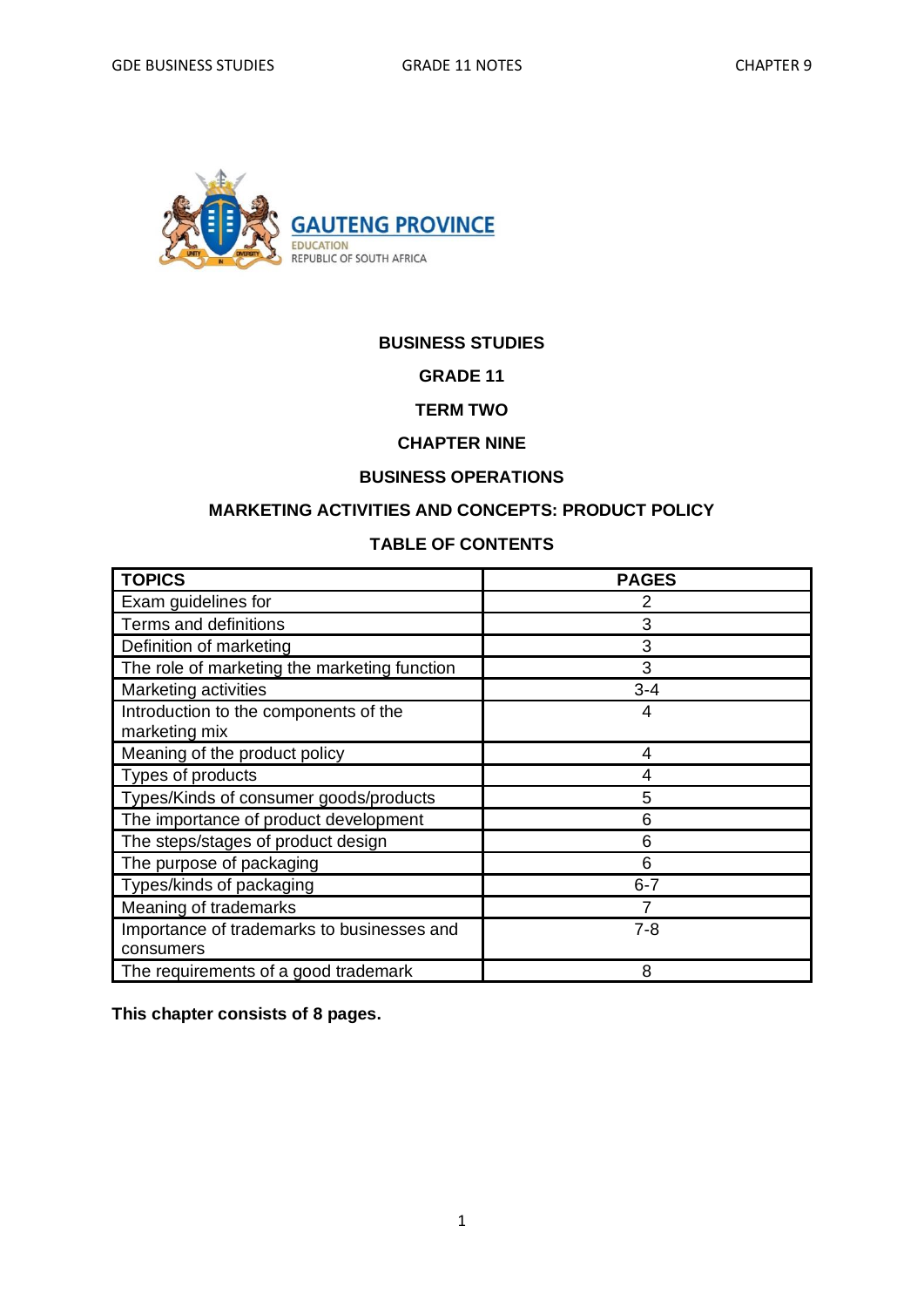#### **CONTENT DETAILS FOR TEACHING, LEARNING AND ASSESSMENT PURPOSES**

#### **MARKETING**

#### **Learners must be able to:**

- Define marketing
- Briefly explain the role of marketing.
- Outline/Mention/Discuss/Explain the following marketing activities:
	- o Standardisation and grading
		- o Storage
		- o Transport
		- o Financing
		- o Risk-bearing and
		- o Buying & selling

#### **MARKETING CONCEPTS**

#### **PRODUCT POLICY**

- Outline/Mention/ Explain /Discuss the product policy with specific reference to types of product, product development, trademarks and packaging.
- Outline/Mention/Discuss categories of consumer goods/products.
- Explain/Discuss the importance of product development
- Outline/Mention/Discuss/Explain the steps/stages of product design.
- Mention/Explain/Discuss the purpose of packaging
- Outline/Mention/Discuss/Describe/Classify types/kinds of packaging.
- Elaborate on the meaning of trademarks
- Discuss/Explain/Describe the importance of trademarks to businesses and consumers.
- Outline/Mention/Explain the requirements of a good trade mark.

| TERM                     | <b>DEFINITION</b>                                                                                        |
|--------------------------|----------------------------------------------------------------------------------------------------------|
|                          |                                                                                                          |
| Idea generation          | The process of creating, developing, and communicating<br>ideas which are abstract, concrete, or visual. |
| Testing                  | Finding out how well something works.                                                                    |
| <b>Business analysis</b> | A research discipline identifying business needs and<br>determining solutions to business problems.      |
| Brand name               | A name given by a producer to a product.                                                                 |
| Reputation               | Belief or opinions that are generally held about someone<br>or something.                                |
| Ingredients              | Things that are used to make something.                                                                  |
| Preference               | A greater liking for one alternative over another or others.                                             |
| Target market            | A particular group of consumers at which a product or<br>service is aimed at.                            |

#### **Terms and Definitions**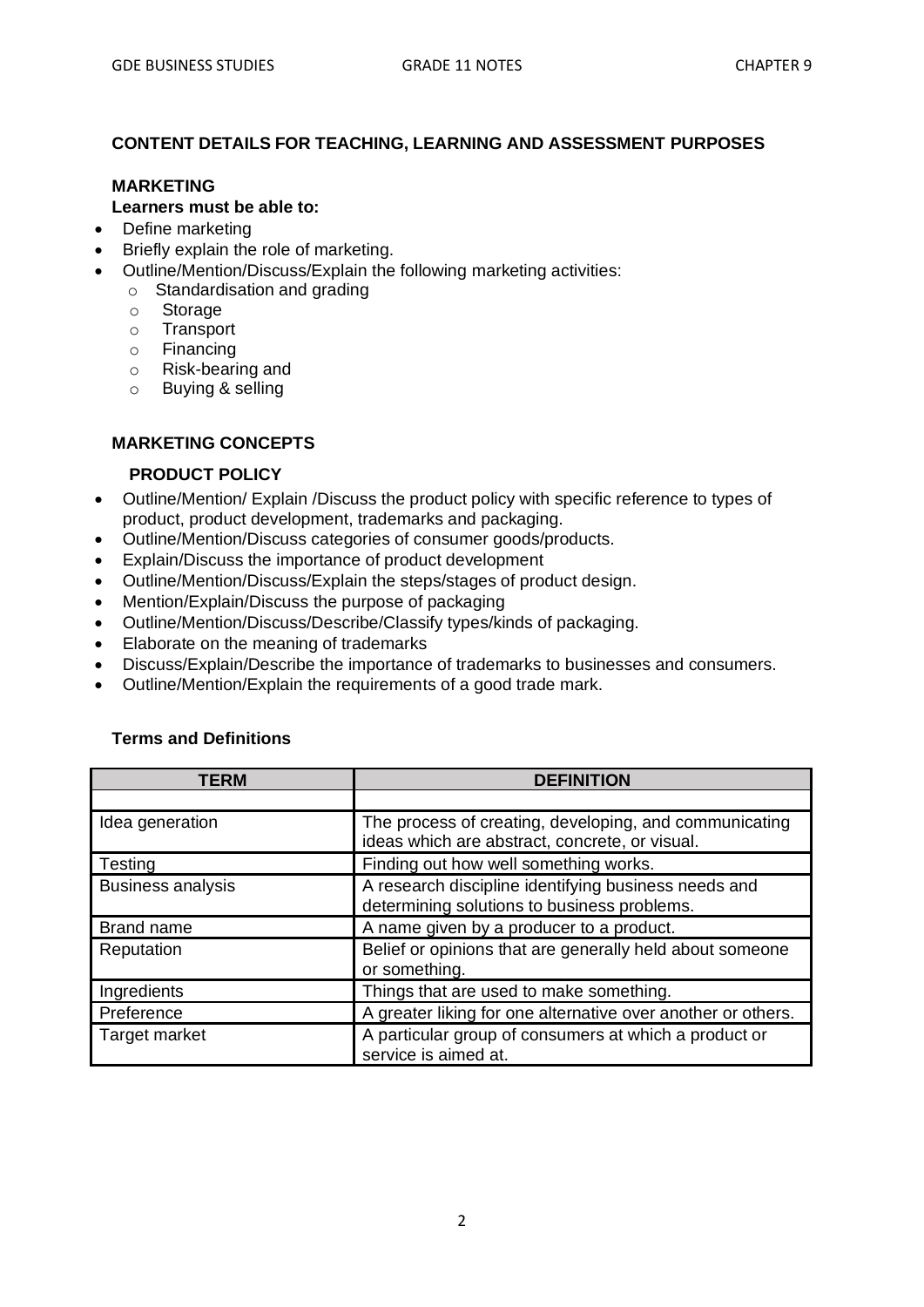# **1.1 Definition of marketing**

- Marketing is used to deliver value to the customers and satisfying their needs.
- The aim is to link the business products and services with the customer needs and wants.
- Marketing also aims to get the right product or service to the right customer at the right place and at the right time.
- Businesses also establish a target market or maintain market share of a current product and locate the most appropriate customers through marketing activities

# **1.2 The role of the marketing function**

- Support the overall objectives of a business, which is to maximise profits
- The marketing team needs to work closely with staff members from other business functions.
- Gather information about customer needs, preferences and buying behaviour and share information with other departments.
- Assist the development of the marketing strategy in collaboration with senior management from other business functions.
- Develop a marketing plan using elements of the marketing mix.
- Develop sales forecasts and projections and provide this information to other business functions.
- Decide which products or services the business will sell and how the products will be distributed.
- Determine what prices (cash or credit) they are going to sell.

# **1.3 Marketing activities**

### **1.3.1 Standardisation and grading**

- Standardisation is the process of developing a uniform set of criteria to ensure the production of quality goods.
- Standardisation also refers to taking steps to ensure that goods produced meet the required standards.
- Grading is the process of sorting individual units of a product into specified classes or grades of quality.
- Standardisation lays down the standards or grade of quality.
- Grading is the process of classifying agricultural products into categories according to their quality.

### **1.3.2 Storage**

- Refers to the storage of goods after have been produced, until it is consumed or dispatched to intermediaries, wholesalers or retailers.
- The storage facility will be influenced by the type of goods that must be stored.
- Storage is needed as goods must be often in the warehouse until the final consumer need the goods.
- When goods are stores, they must be insured against fire/theft/damage etc.

### **1.3.3 Transport**

- Products must be transported from storage facilities to intermediaries, wholesalers or retailers.
- The method of transport will be influenced by the type of products that must be transported.
- Transport ensures that products are moved from the producer to the consumer.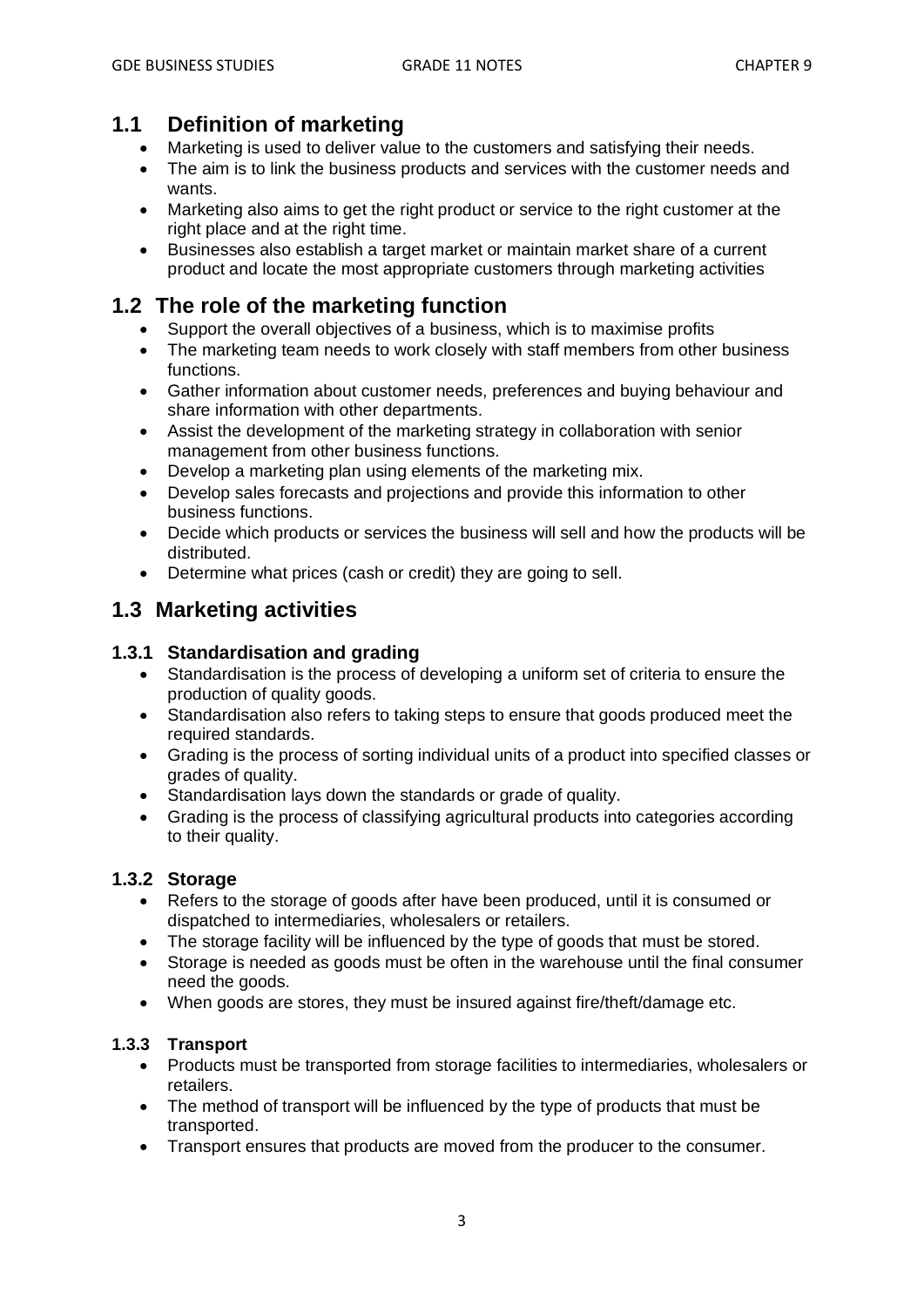#### **1.3.4 Financing**

- Capital is used to meet the financial needs of businesses involved in the various marketing activities.
- Finance is required to achieve the marketing objectives e.g. the marketing function must take into account the cost of advertising.
- Financing in the form of cash, credit or loans is needed to bridge the gap from when the product is completed to when the customer pays for it.

### **1.3.5 Risk-bearing**

- The business enterprise carries the risks involved with owning the goods.
- There is a possibility that products can be damaged /stolen/outdated which may result in financial losses.
- The factory or the warehouse can, for example, catch fire, goods can be stolen or goods can perish.

### **1.3.6 Buying and selling**

- Buying and selling are concerned with the exchange process.
- The buying function deals with searching for customers.
- The selling function deals with promoting the product.
- Some businesses need to buy raw materials in order to manufacture the final products, while some businesses buy and sell goods and services.

## **2 The components of the marketing mix**

- The are four components of the marketing mix namely;
	- o Product policy
	- o Pricing policy
	- o Distribution policy
	- o Communication policy

# **2.1 The product policy**

### **2.1.1 Meaning of the product policy**

- The product policy is the first component of the marketing function.
- The product is the main component of the marketing mix e.g. when there is no product, there is no business.
- This policy explains how a business is going to develop a new product, design and package.
- The product policy deals with the features, appearance and the benefits of the product itself.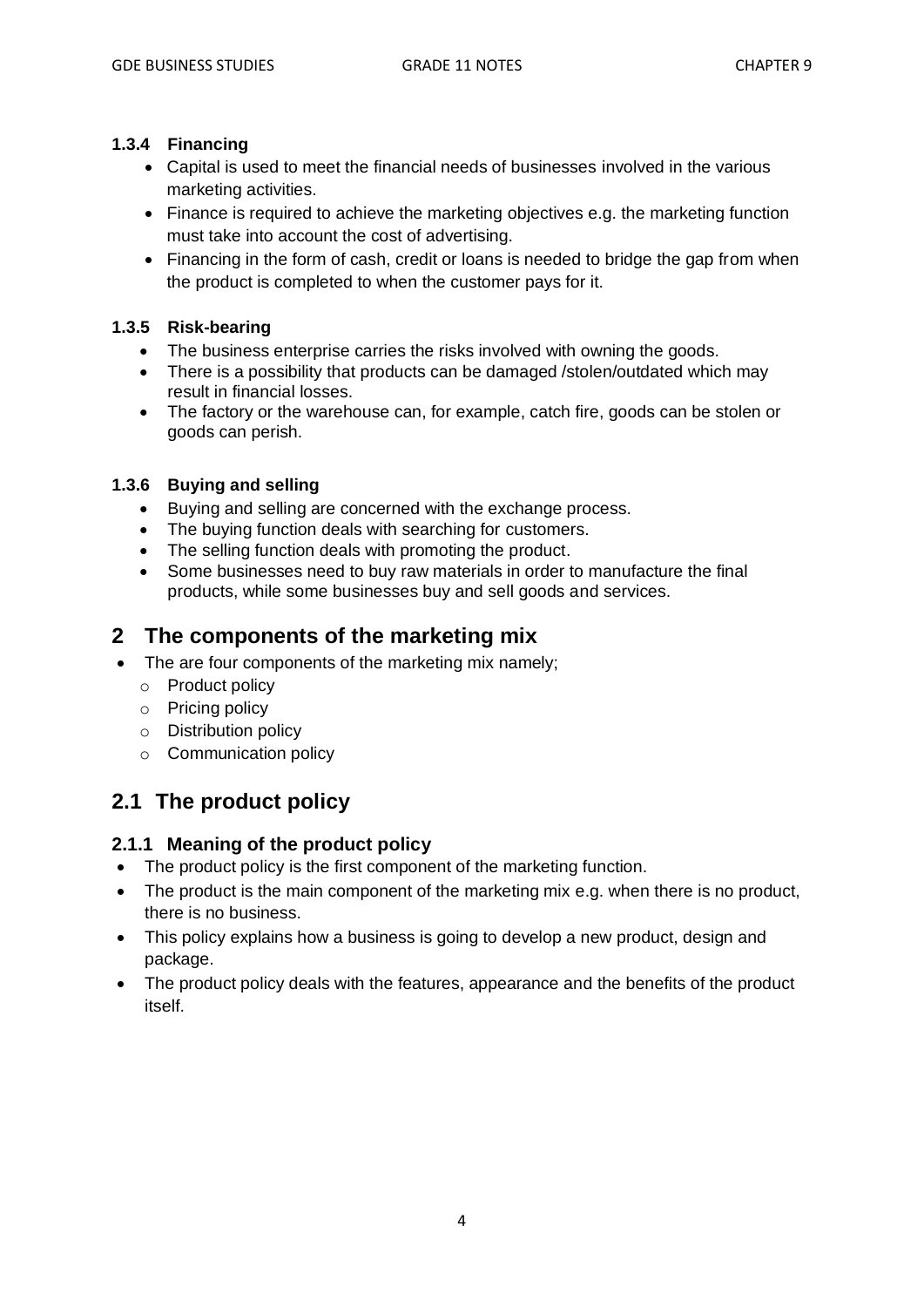# **2.2 Types of products**

#### **Industrial goods**

• Industrial goods are used in the manufacturing process to produce other goods e.g. spare parts/equipment/machinery etc.

#### **Consumer goods**

• These are goods that satisfy the needs of consumers.

## **2.2 Categories of consumer goods/products**

## **2.2.1 Convenience goods**

- These are low priced goods purchased by consumers without much thought.
- Consumers are not willing to spend much effort on buying convenience goods because they differ very little in terms of price, quality and the satisfaction it provides to consumers.
- Example of convenience goods: bread, milk, soft drink, etc.

## **2.2.2 Shopping goods**

- These goods are more expensive than convenience goods.
- Consumers do not buy them very regularly.
- They are prepared to spend a considerable amount of time and energy going to various shops until they are sure that they are getting the best value for their money.
- Examples of shopping goods; television, motor vehicles, clothing, etc.

### **2.2.3 Speciality goods**

- These goods usually have specific brand names.
- Consumers know exactly what they want and are willing to search until they find exactly what they are looking for.
- Examples of speciality good; jewellery, branded clothing, etc.

### **2.2.4 Services**

- Services are not tangible.
- Services are rendered by service providers to consumers.
- Example of services, garden service, etc.

### **2.2.4 Unsought goods**

 $\circ$  Goods that consumers do not know think of until the need of such products appear.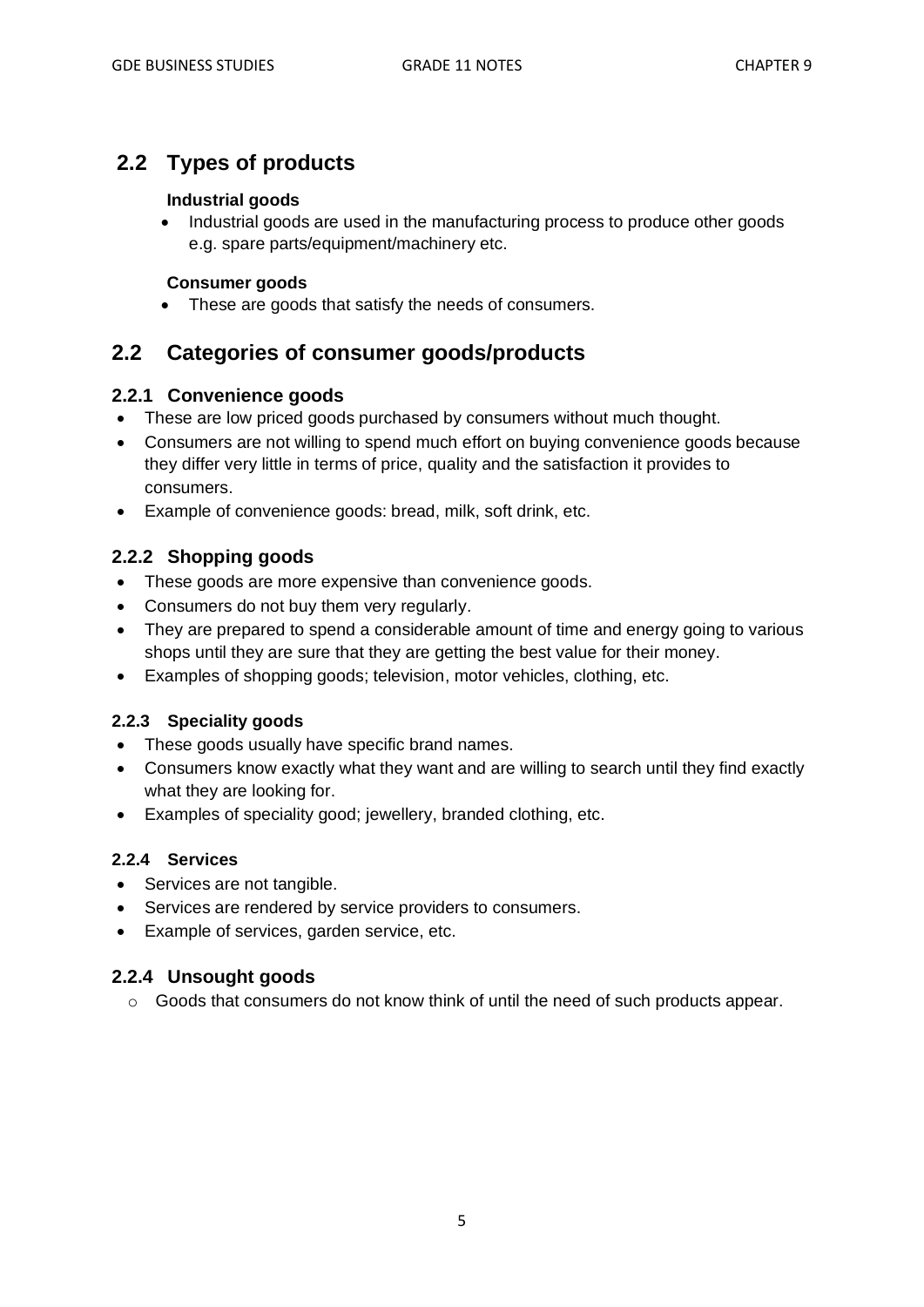## **2.3 Importance of product development**

- Product design needs to be designed to suit the needs of the customers.
- If the product design does not suit the target market, there will be very little demand for the product.
- Business need to develop new products in order to replace older products in stage 4 when the sale declines.
- Businesses are able to remain competitive because they are always on a lookout for ways to improve their products.
- Products become different from those of the competitors.

# **2.4 Steps/Stages of product design**

- Idea generation/ Design and development of product ideas.
- Selecting and sifting of product ideas/ Idea screening.
- Concept development and testing/Design and testing of the product concept which should happen before a product is developed.
- Analysis of the profitability of the product concept/Business analysis.
- Consumer responses must be tested using a small sample of the Product/Market testing.
- Technical implementation/Systems and processes are put in the production planning and control process.
- Commercialisation/The product is launch and marketing/advertsing campaigns implemented.
- New product pricing/The product is priced and forecasts worked out.

# **2.5 Purpose of packaging**

- Packaging is needed to contain the item or product.
- Protects the product from breakage, gems, moisture or spoilage.
- Promotes the product by indicating the brand and trademark of the company and product.
- Prevent tampering or theft of a product.
- Improves convenience in use or storage of a product.
- Contains information about the product, including uses, any harmful warnings or dosage requirements.
- Make product easier to identify
- Differentiates the product from other competing products.
- Attracts attention to show value of the product as a marketing tool
- Links the product to the promotion strategy used to promote the product.
- Reduces storage costs by minimising breakage.

# **2.6 Types/Kinds of packaging**

## **2.6.1 Packaging for immediate use/Unit packaging**

- Packaging needs to be cheap, because once the product is consumed, the packaging is thrown away.
- Example : packet of chips/chocolate bar wrapper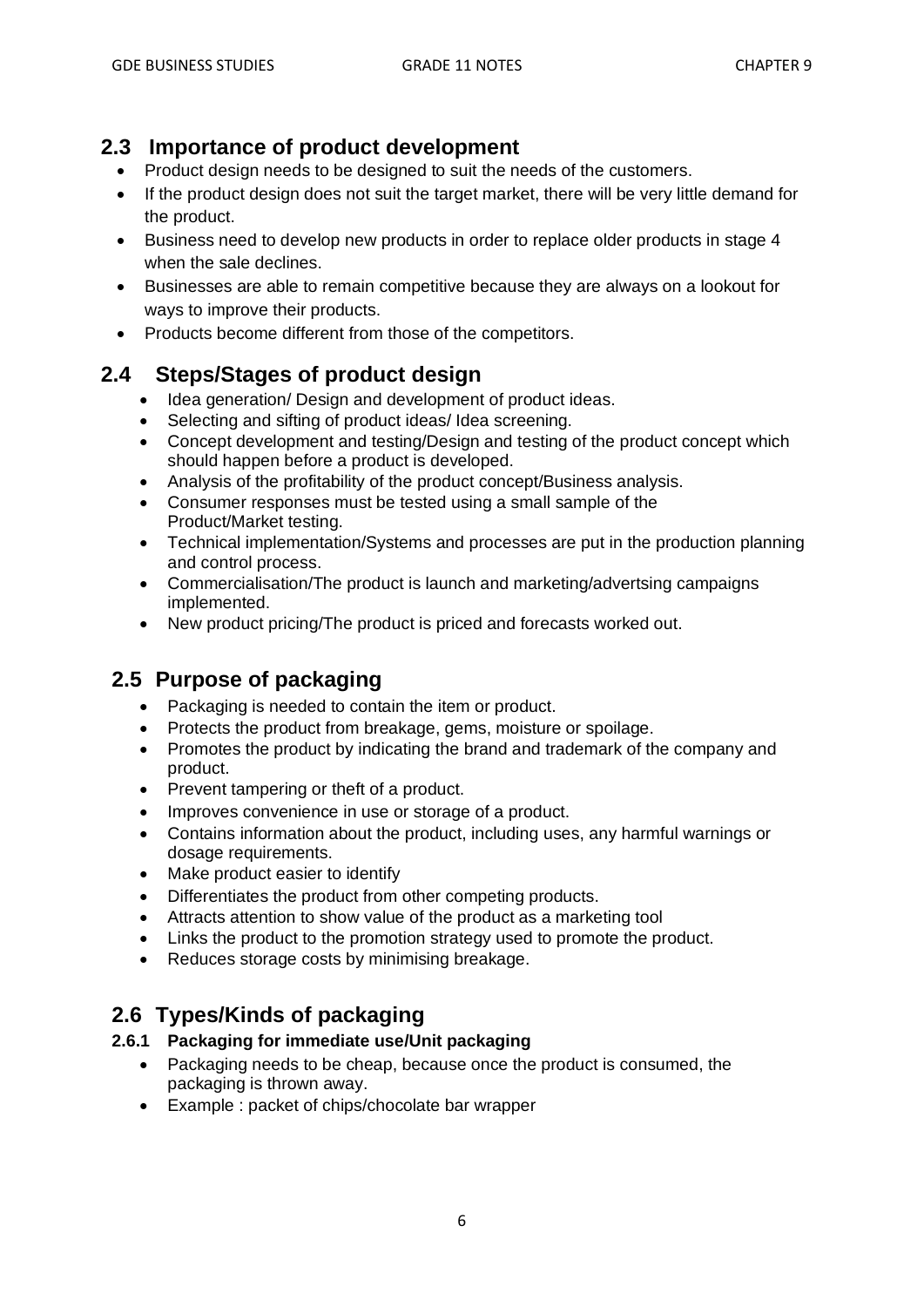#### **2.6.2 Packaging for double use**

- Packaging can be re-used for purpose other than storing the original contents.
- Consumers will thus be reminded of the particular brand after the original contents have been consumed.
- The container can be used for something else once the content is finished.
- Example; ice cream tub

#### **2.6.3 Packaging for resale**

- Retailers buy products in bulk from wholesalers or suppliers.
- Retailers unpack the products to sell them separately in smaller quantities.
- Example; big box containing many boxes of washing powder

### **2.6.4 Kaleidoscopic/Frequently changing packaging**

- Some details of the packaging change to advertise an important sporting event/competition
- The container or wrapper are continually changing.
- Example. the advertise a sporting event

### **2.6.5 Speciality packaging**

- Packaging must suit the product.
- Example. packaging for an expensive phone.

#### **2.6.6 Combination packaging**

- Various complementary products are packaged together because such products are usually purchased together.
- Example. Soap and a face cloth/shower gel and sponge/matching perfume and hand cream.

## **2.7 Meaning of trademarks**

- A trademark is the name/logo/symbol used by a manufacturer/business to differentiate its products/business from competitors.
- A trademark is officially registered and protected from unauthorised use by law.
- It is a registered mark that a manufacturer puts on its products to distinguish its products from other manufacturers.
- Once a trademark has been registered, it may only be used by the person/business that registered the trademark.

## **2.8 Importance of trade of trademarks to businesses and consumers**

### **2.8.1 Importance of trademarks to businesses**

- A trade mark establishes an identity/reputation
- A registered trademark protects businesses against competitors who sell similar products.
- A well-known trademark helps to make a brand instantly recognisable
- Offers a degree of protection because branded products can be traced back to the manufacturer
- Businesses can use trademarks to market/advertise their products.